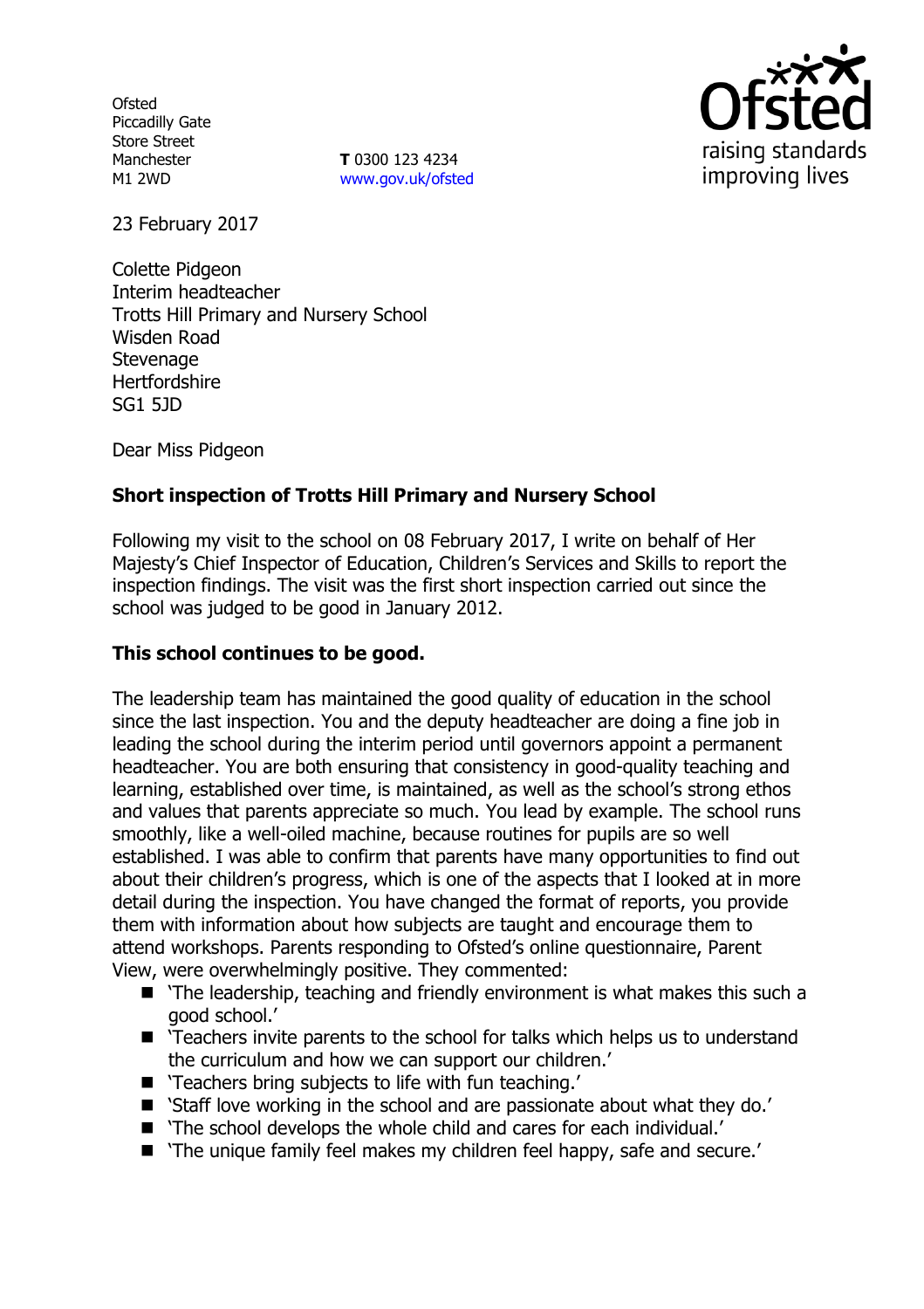

You and the deputy headteacher share a firm ambition for teaching and learning to be the best that they can be. This shone through strongly in all of our conversations. You have made some changes to strengthen them further. For example, you have used external consultants to train staff in teaching and assessing reading more effectively, so that pupils' attainment in reading rises to above average. You have adjusted the timetable so that pupils access a range of reading activities daily. In addition, parents have had the opportunity to attend a workshop about helping their children with reading at home. Staff have confidence in your leadership, as seen in the extremely positive responses to Ofsted's staff questionnaire. You have a strong team of teachers and teaching assistants supporting your drive for improvement. They take pride in the school building, which offers a rich, stimulating and interesting environment for learning. Eyecatching displays of pupils' work celebrate their achievements across a range of subjects and the library is beautifully kept to encourage pupils to browse, read and enjoy books. Leaders of subjects are knowledgeable and passionate about their subjects. This why pupils achieve well, not only in English and mathematics but in other subjects too, such as computing, history, geography and physical education.

Since the previous inspection, pupils' attainment has risen from average to above average in writing and mathematics by the end of key stage 2. Using the pupil premium, you provide a range of extra support and activities to raise the achievement of disadvantaged pupils. However, as you know through your evaluation of their learning, some of them have not been performing as well as other pupils. This is why I identified this to explore as a key line of enquiry during this inspection. You have set out your roles in monitoring disadvantaged pupils' achievement as a priority in the school improvement plan. However, this focus does not follow through into the subsequent planned actions to raise achievement in reading, writing and mathematics. You have not set specific measurable targets for disadvantaged pupils' progress and attainment in each subject. In addition, you are taking steps to improve the attendance of the few disadvantaged pupils who are persistently absent, by referring them to the appropriate services. However, there is more to do to engage with their parents, for example by inviting them into school to discuss the reasons leading to their poor attendance.

I checked to see if leaders and governors had successfully addressed areas for improvement from the previous inspection, and they have. Pupils are now suitably challenged in all subjects. We saw examples of science, writing and mathematics teaching where pupils of all abilities, including the most able pupils and pupils who have special educational needs and/or disabilities, were being stretched in their learning. This also showed in the work in their books. Teachers are using questioning to good effect to deepen pupils' understanding and they are encouraging them to explain their thinking much more than they did at the time of the previous inspection. You and the governing body are using measurable criteria to check the impact of your school improvement work, as outlined in the plan. In addition, you use external advisers and consultants well to double check that your judgements are accurate.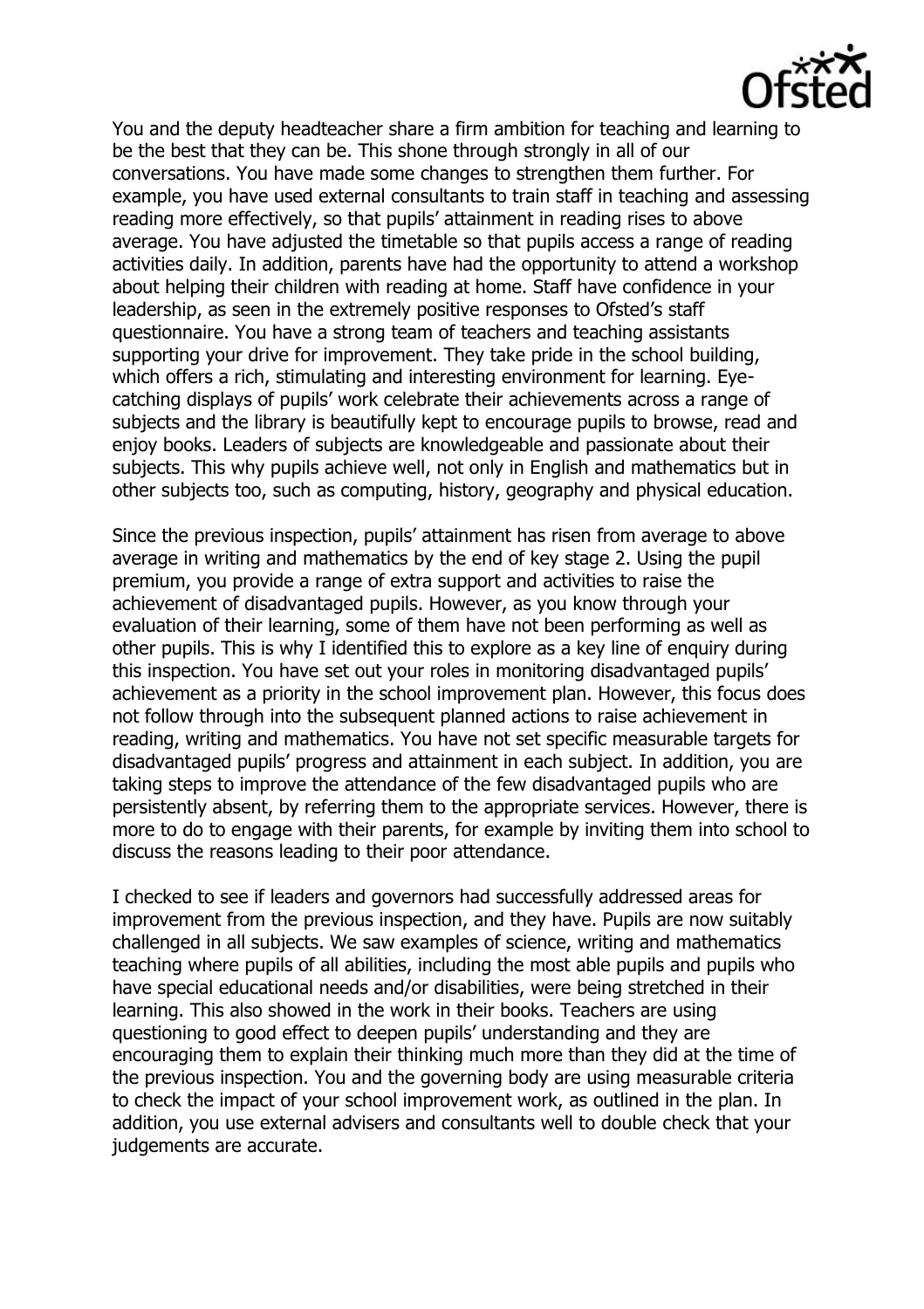

Governors know the school well and support leaders and staff well. They are becoming proactive in responding to the expectations set by the Department for Education (DfE) for governance and accountability. Nonetheless, there is work to do to ensure that they form an independent view of the school's work through regular monitoring. Governors are addressing this and they are beginning to challenge leaders confidently and hold them to account. Rightly, the governing body is currently focused on appointing a permanent headteacher to preserve the school's discernible success in ensuring that pupils achieve well academically and in their personal development.

Everyone is valued at Trotts Hill, especially the pupils. From the very start in Nursery through to the end of Year 6, staff nurture in pupils a strong desire for, and enjoyment in, learning.

#### **Safeguarding is effective.**

You have made essential adjustments to ensure that safeguarding meets requirements and you and governors have acted on useful advice from the local authority to strengthen safeguarding arrangements. Following training, you have ensured that the single central record of statutory checks on all staff and adults working with pupils is completed properly to ensure their suitability to work with children. You and the governors ensure that requirements for recruiting staff are followed carefully and documents to evidence this are held securely in staff files.

Policies for safeguarding and child protection have been updated and reflect the latest guidance from the DfE. Staff receive regular training and updates about safeguarding to ensure that they are kept informed of any key changes.

You have revised systems for recording information and insist that staff log their concerns with you in writing. Confidential information in pupils' files is kept in good chronological order for easy access. Actions are recorded diligently.

# **Inspection findings**

- Scrutiny of the school's data shows that pupils' overall attainment is rising impressively in Reception, key stage 1 and key stage 2. Very few pupils move into Year 3 without reaching the expected standard in the national phonics screening check. Attainment in science is above average.
- Our observations in lessons and scrutiny of the school's latest information about pupils' learning support the improvements seen in the 2016 results.
- Teaching is strong across the school and weaknesses identified in the previous inspection have been addressed. It caters well for pupils' differing needs, abilities and interests in the full range of subjects. We saw examples where teachers asked open-ended questions that made pupils reflect, reason and justify their thinking. Pupils discussed their work and shared their ideas readily because teachers are allocating more time to this in their teaching.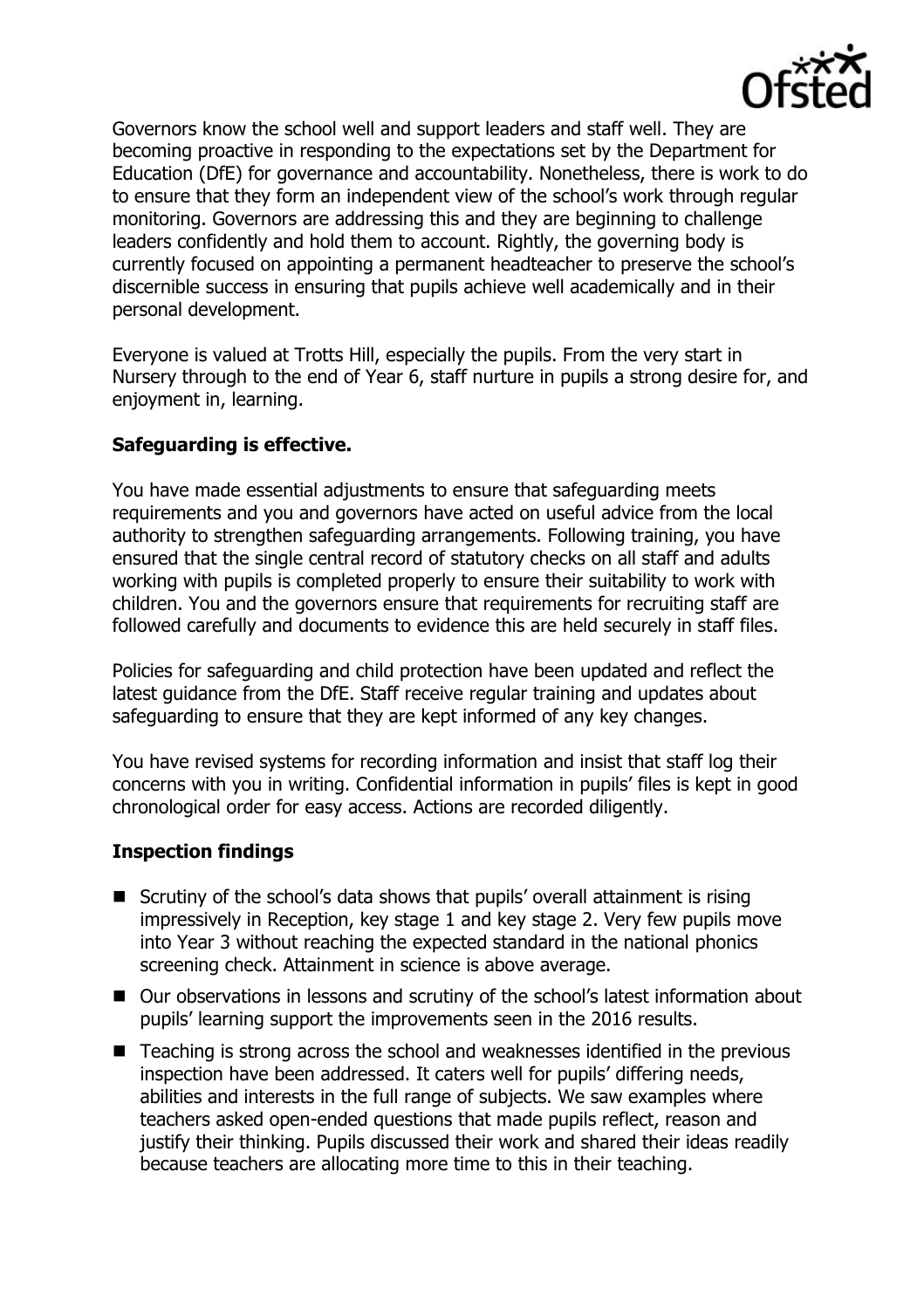

- You have taken steps to improve provision for disadvantaged pupils. The pupil premium is being used well this year to provide extra help to move their learning forward quickly. You also ensure they access enrichment activities such as trips, visits and clubs to broaden their experiences and build their self-esteem. This is contributing to the at least expected progress that they are making.
- The work we looked at in disadvantaged pupils' books in every class, including the early years classes, provided secure evidence that the good-quality provision is having a positive impact on their learning. Nonetheless, in the school's plans to raise all pupils' achievement, specific targets have not been set for disadvantaged pupils as a discrete group.
- Leaders of English, mathematics, computing, history, geography and physical education lead their subjects with confidence and authority. They know how to gather evidence that tells them what aspects of teaching are effective and what could be even better. They provide effective training and coaching for staff to further extend their good knowledge, skills and understanding. Their approach contributes to pupils' strong achievement across the full range of subjects.
- You have made some changes to promote and strengthen partnerships with parents. Of the 46 parents who responded to Parent View, 94% stated that they agree or strongly agree that they receive valuable information from the school about their child's progress. Some parents substantiated this in the comments they made. They particularly noted the increase in opportunities to come into school to learn more about the curriculum and how to help their children at home.
- Contact with the parents of the very few disadvantaged pupils who do not attend regularly is not frequent enough to secure their strong commitment to improving their child's attendance. Communication is mainly through letters home or contact by the local authority's attendance officer.
- Governance is improving in terms of the level of challenge governors are providing. However, when monitoring the school's work, they have relied mainly on what leaders tell them without checking out its accuracy. Realising this, they are beginning to form an independent view of the school's work.

# **Next steps for the school**

Leaders and those responsible for governance should ensure that:

- explicit, challenging targets are set to raise disadvantaged pupils' achievement in reading, writing and mathematics
- $\blacksquare$  they meet more frequently with parents of the few disadvantaged pupils who do not attend school as regularly as they should, to determine how this can be improved
- **E** governors monitor the school's work rigorously and independently so that they are less reliant solely on what senior leaders tell them.